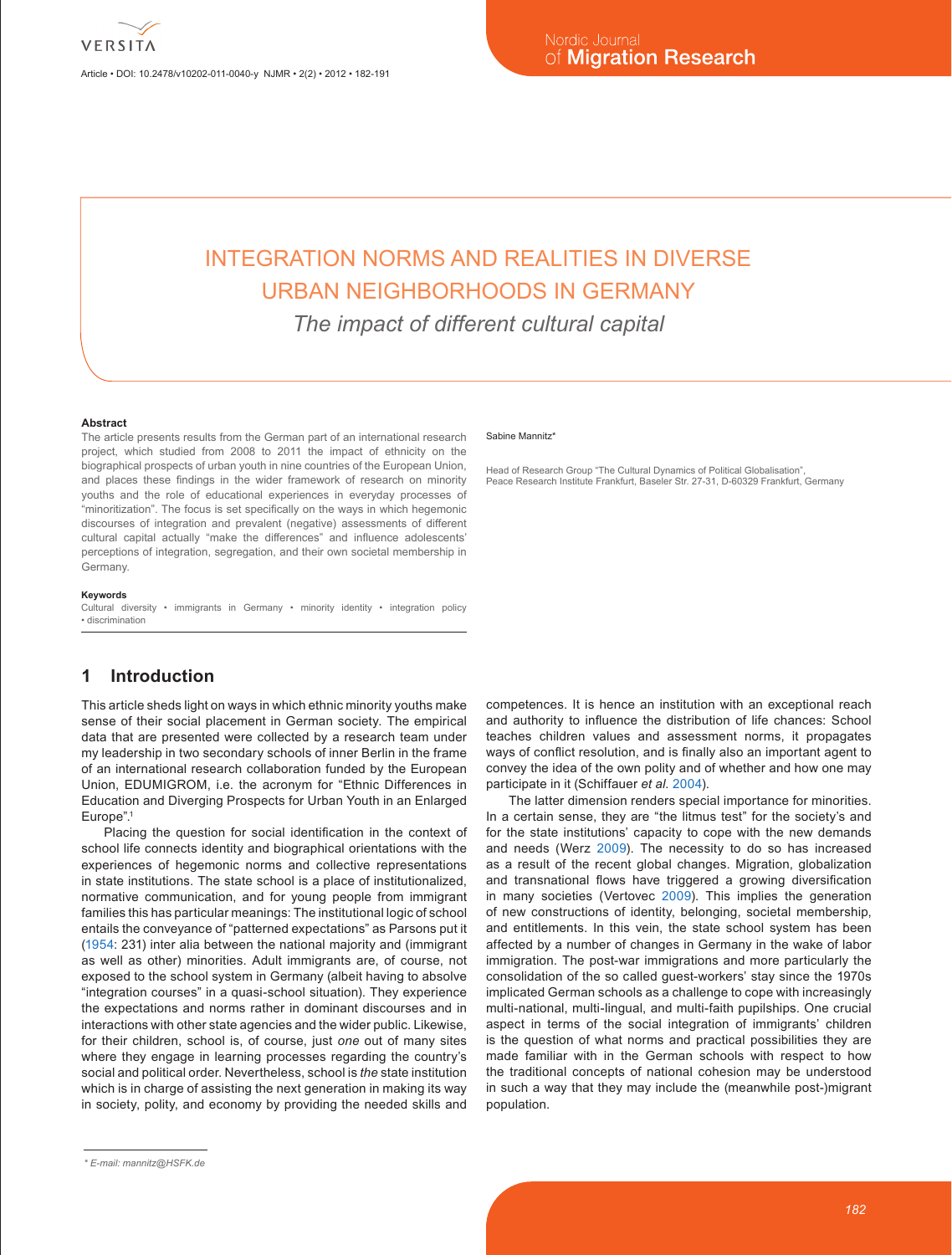Obviously, for reasons of space, the dynamics of integration and segregation cannot be treated in full here. I will, therefore, concentrate on the way in which experienced assessments of the immigrant population's cultural otherness impact the perception of group boundaries among minority ethnic youths. To that end, I will firstly compile the major facts and relevant discourses on ethnocultural diversity in Germany and shall, secondly, present some features of immigrant minority youth's school performance in the country. Finally, I summarize what we, as a research team,1 found to be the practical logic of an everyday reproduction of social hierarchies that reveals the imbalance inherent to the hegemonic rhetoric, or better the double-talk, of integration. Practically, a reified concept of cultural differences has continued to inform the everyday constructions of social group boundaries, and, in effect, the lines of imagined "otherness" remain widely unchallenged.

## **2 Facts and discourses on ethno-cultural diversity in Germany**

The former "guest-workers" from Southern Europe and Turkey in particular shape the largest minority group in Germany. It is one with a relatively low socio-economic status, and this group predominantly serves as German society's "others" in terms of its (supposedly) traditional cultural habits and, increasingly, of the Islamic religion. Depending on the chosen definition, Germany's immigrant population ranges between 7.3 million (foreigners in terms of formal national citizenship) and 15.3 million people ("with migration background" in the past two generations).2 The two largest groups are former "guest-workers" and their offspring, and the so called ethnic German immigrants ("resettlers" or "late resettlers") from Central and Eastern Europe, in particular from the former Soviet Union. Among the population of the former "guestworkers" the five main groups (Turks, Italians, Spaniards, Greeks, and Ex-Yugoslavs) make up around 3.2 million persons out of which 1.7 million are Turks. In addition, there are roughly 700,000 former Turkish citizens who acquired German citizenship. Thus, the labor immigrants who came from Turkey and their families make up the largest visible minority group. They are also the most relevant group in terms of public concerns surrounding the compatibility of cultural and religious practices (for more details and data see Ohliger [2008](#page-9-4)).3

Respective public and political discourses are primarily framed in Germany as being an issue of "integration", or rather the assumed *non-*integration of these people. This has changed over time. In the phase of recruitment (the late 1950s to the early 1970s), the Turkish "guest-workers" who came as unskilled, often little educated or even illiterate labor-force were just perceived in economic terms, and "integration" – whatever it may entail – was no frame of reference at all. The intention was to bring in laborers only on a temporary basis and let them rotate, i.e. have regular return migrations and newcomers to replace them – depending on the labor market's needs. However, the "guest-workers" became factual immigrants and even though return migrations have also been taking place in parallel, the distinct immigrant groups have settled and established their own social and economic networks. In the course of this development, the perception of the "guest workers" changed in Germany, too. Their "other" food stalls, tea houses and grocery shops appeared, differences in habits and life-styles came into view and from the late 1970s/early 1980s onwards, the labor immigrants from Turkey have started to represent *cultural* otherness in the perception of German society. Often, the migrants had come from rural backgrounds into urban industrial environments. With their unintended permanent establishment, questions emerged along the issues of the practical social accommodation needs, e.g. their children's schooling, language and most recently religion.

While the culturalist perception of the Turkish immigrants has always included their different religion (Mannitz & Schiffauer [2004](#page-9-5); Schiffauer *et al.* [2004](#page-9-1)), this dimension seems to have gained importance in the past decade. One could say that there has been an Islamicization of the way in which this minority group is represented in the dominant discourse in Germany (Spielhaus [2006](#page-9-6)). Increasingly, for instance, the target group for improving participation – regularly coined as "integration" – is not addressed as being a particular *ethnic* group, or an immigrant group of a particular national origin, but being *Muslim* families, and especially Muslim adolescents. This tendency is growing according to the Annual Report 2010 of the German Expert Council of German Foundations on Integration and Migration (SVR [2010](#page-9-7): 18–19). What the Expert Council presents as constituting the main discursive threads in the current debate in Germany is an overlap of different discourses with altogether rather negative connotations of "the other". According to that analysis, the Muslim immigrant population is more and more depicted as shaping a cultural, civilizational, juridical and not least demographic danger for "our" advanced, liberal society model. The fact that the ageing and shrinking German society is in need of immigration and of strategies to include immigrants is officially recognized and promoted; but projections of the wanted immigrants do not draw upon the former Turkish guest workers. They are the icons of presumed integration *failures*. The most prominent example of this discourse on the "failed integration" was given lately by the book publication "Germany gets rid of itself" of a then Board Member of the German Federal Bank (Sarrazin [2010\)](#page-9-8) which led to a heated debate two years ago. Basically, the author argued that German society would lose intellectual potential more and more because the least educated and least integrated immigrants would show the highest fertility rates. Yet, leading politicians like (amongst others) Chancellor Angela Merkel also practice double talk in matters pertaining to the integration of immigrants and occasionally fuel populist alarmism, like when stating that multi-culturalism – which has never been a concept to inform German policies<sup>5</sup> – had "totally failed" (Kölner Stadtanzeiger [2010](#page-8-0)).

A number of experts argue that Islamophobic attitudes among Germans have increased in recent years in response to such abstract elite discourses which contribute to constructing a coherently negative image of the social effects which the labor immigration has rendered (Hafez [1999;](#page-8-1) Heitmeyer [2002,](#page-8-2) [2003,](#page-8-3) [2005](#page-8-4), [2006](#page-8-5)a, [2006b,](#page-8-6) [2007](#page-8-7)a, [2007b](#page-8-8); Spetsmann-Kunkel [2007](#page-9-9)). As the core of the negative image one finds the combination of factual findings about Germany as being demographically shrinking and ageing, with a high level of heterogeneity in terms of the ethnic and national origins and religious affiliations of the different population groups, and with the assessment of the Muslim population (whose birth rates are relatively higher than average) as bringing backward traditions and unwanted cultural habits into this setting (SVR [2010](#page-9-7)). However, the argumentation conflict between desirable modes of "integration" (multi-cultural approaches vs. assimilatory approaches) that dominates the political debate and much of the media coverage remains curiously vague in terms of concrete policy concepts. In fact, for most of the ethnic minority population and what their daily life concerns, integration talk is rather distant rhetoric, though with a high symbolic impact, when compared with the actual difficulties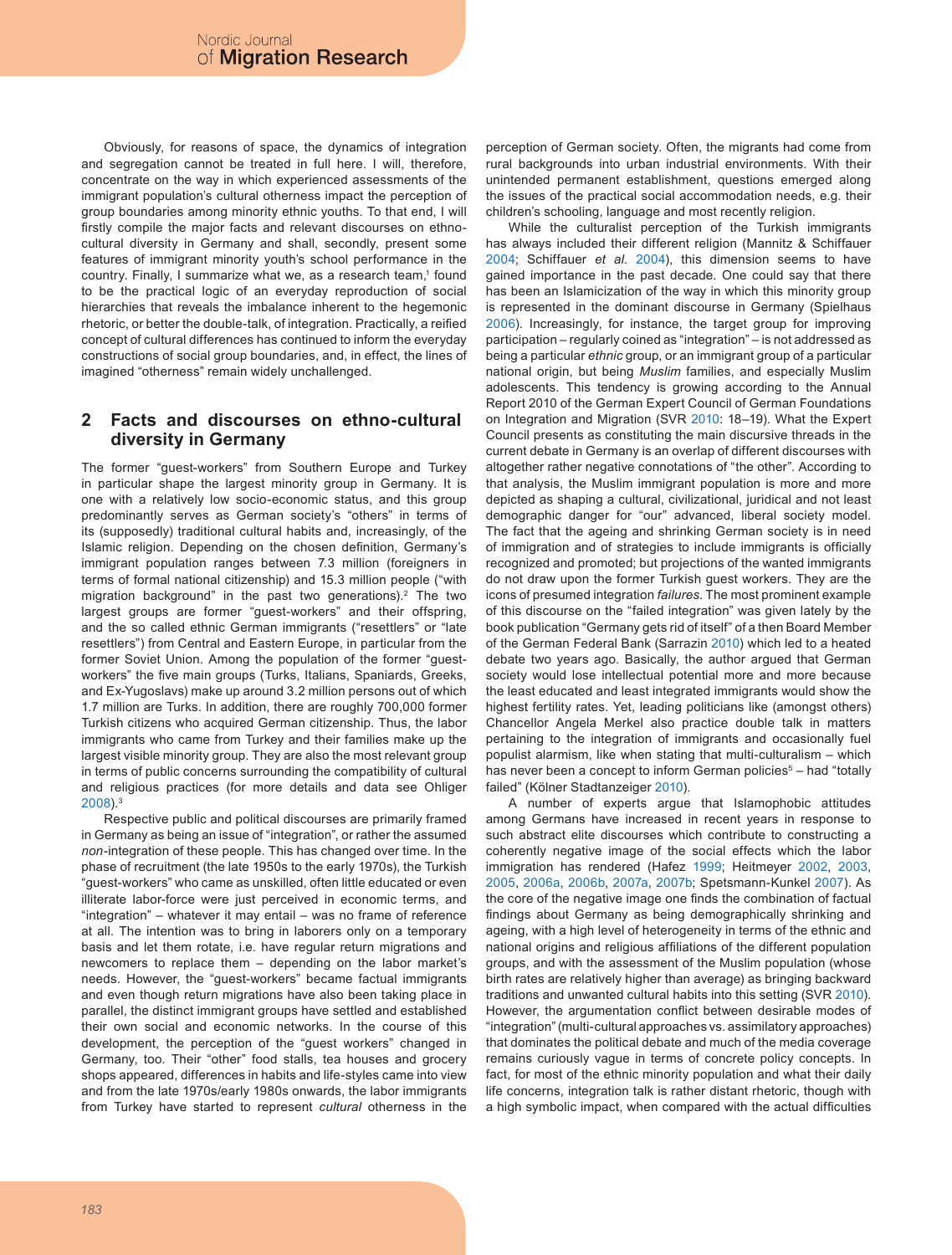in getting access to higher education and the labor market. This is partly also a consequence of the changing parameters of economic growth in Germany with industrial labor being on the retreat vis-à-vis a high level of skills and competencies that are sought after in the "knowledge society". Socio-economically, the emergence of Turkish communities and segregated residential quarters in the industrialized urban regions has been accompanied from the late 1970s onwards by a decrease in the industrial job market. Low-skilled industrial jobs got lost via rationalization and outsourcing. As a consequence one could observe two parallel trends: rising unemployment as well as rising self employment rates among the former guest-workers in Germany since the 2<sup>nd</sup> half of the 1980s. With their children that went through German institutions of (also higher) education the qualification level of this population group increased a little but it has still not reached the German average. Children from Turkish families are regularly among the underachieving groups in schools; their unemployment rates diverge from those of ethnic Germans and are today nearly double as high. Also, they are over-represented in lower services and under-represented in higher qualified positions, also with regard to the sectors of their self-employment and the ethnic business sector. This marks a factual problem of "integration" in the sense of lower participation opportunities compared with the rest of society.

## **3 School performance and ethno-social segregation in the German system of education**

There are marked differences between the school attendance levels of students with and without a migration background in Germany, and the lower school attendance of students with migration history can partly be related to their socio-economic status (Bildungsberichterstattung [2006:](#page-8-9) 161ff.): Within the group of students from migrant families, those whose parents or grandparents immigrated as guest-workers – when poorly or unskilled workforce was sought after – show significantly lower attendances (Bildungsberichterstattung [2008](#page-8-10): 37). According to the first federal Educational Report on Germany (Bildungsberichterstattung [2006](#page-8-9)) which gave special reference to students with migration background (based on micro census data), in 2000, 32% of grade 9 students with a migrant background attended the lowest ranking school-type (*Hauptschule*), and this was nearly twice as many as among their native German peers. Only 25% of the pupils with migrant background went to the highest achieving school-type (*Gymnasium*) compared with 33% of their native German peers. This disproportion was even more dramatic amongst the largest group of students with migrant backgrounds in Germany, i.e. those of Turkish origin. Every second pupil of Turkish origin attended a *Hauptschule* whereas only every eighth attended the *Gymnasium*. Moreover, the percentage of ethnic minority students attending a so called "special-needs school", for students with a learning disability, is disproportionately high. In 1999, 4.5% of all foreign students but only 2.33% of ethnic German students attended such a school (Kornmann [1999\)](#page-8-11). Astonishingly enough, that situation has remained relatively unchanged in its tendency. Even if they have the same reading competence as their German peers, children from former guest-worker families are less likely to receive a recommendation from their primary school teachers for grammar school enrolment (Bildungsberichterstattung [2006](#page-8-9): 162).

The proportion of young people from ethnic minority groups entering the labor market or attending further education is consequently decisively lower than among ethnic Germans. While 60% of the Germans find a position within the fully qualifying system of regular dual vocational training or vocational schooling and only 40% depend on special qualifying programs, the proportion is just the opposite regarding students from the minority groups (Bildungsberichterstattung [2008](#page-8-10)). Overall, these misrepresentations are well known and have been documented repeatedly in surveys inclusive of the Organisation for Economic Co-operation and Development run Programme for International Student Assessment (PISA) studies: Compared with other industrialized countries, Germany has the most pronounced correlation between the students' social and/or migrant background and their educational achievement – even despite the fact that the correlation has slightly diminished between 2000 and 2006. The secondary analysis of the PISA-survey nevertheless confirmed disadvantages of students of lower socioeconomic status and/or a migration background. However, these surveys have as yet not provided sufficient answers to the question whether the students from migrant ethnic minority groups are primarily disadvantaged because of their immigration family background or rather because of their socioeconomic position: The concerned students are in any case disproportionately affected as both categories often coincide (see Miera [2008](#page-9-10) for more details on these aspects). Elina Kilpi-Jakonen's study on the educational pathways and school performance of second-generation migrant adolescents in Finland proposes similar research results (Kilpi-Jakonen [2011\)](#page-8-12).

Institutional mechanisms of the German multi-track school system – with its highly selective and extremely early streaming after grade 4 (or latest after grade 6 in some of the German federal *Länder*), and the lack of permeability and upward mobility within the system contribute to discrimination effects against ill-famed ethnic minorities (Gomolla & Radtke [2002\)](#page-8-13). Their most frequently taken path through either a "special needs school" or a low achievement level *Hauptschule* commonly predetermines a disadvantaged school career, and a long lasting or even completely unsuccessful transition to vocational training and/or into the labor market. It furthers societal segregation effects when ethnic minority groups are in a majority position in such schools, which is not uncommon in the bigger German cities with considerable population shares of immigrant ethnic minorities concentrated in one catchment area. The first national survey on education, dating from 2006, points out that, "social segregation and ethnic segregation are closely connected in Germany, and are an important challenge for the education policy (...) One out of four pupils with migration background attends a school where migrants are in a majority, but only one out of twenty pupils without migration background does. In schools with high rates of migrant pupils (more than 50%) pupils are concentrated who do not speak any German at home (Bildungsberichterstattung [2006](#page-8-9): 161–62; Miera [2008\)](#page-9-10).

While the educational experts' discourse is marked by an acknowledgement of the negative net effects of these pupils' poor socio-economic backgrounds and the institutional logic of the German school system that fosters segregation and discrimination, e.g. lacks efforts in intercultural education and the teaching of multilingual classes and so on, the public media discourse tends to be remarkably one-sided. In general, the school education of postmigrant children and youth is depicted as being highly problematic, and the common perception scheme is that it is the students and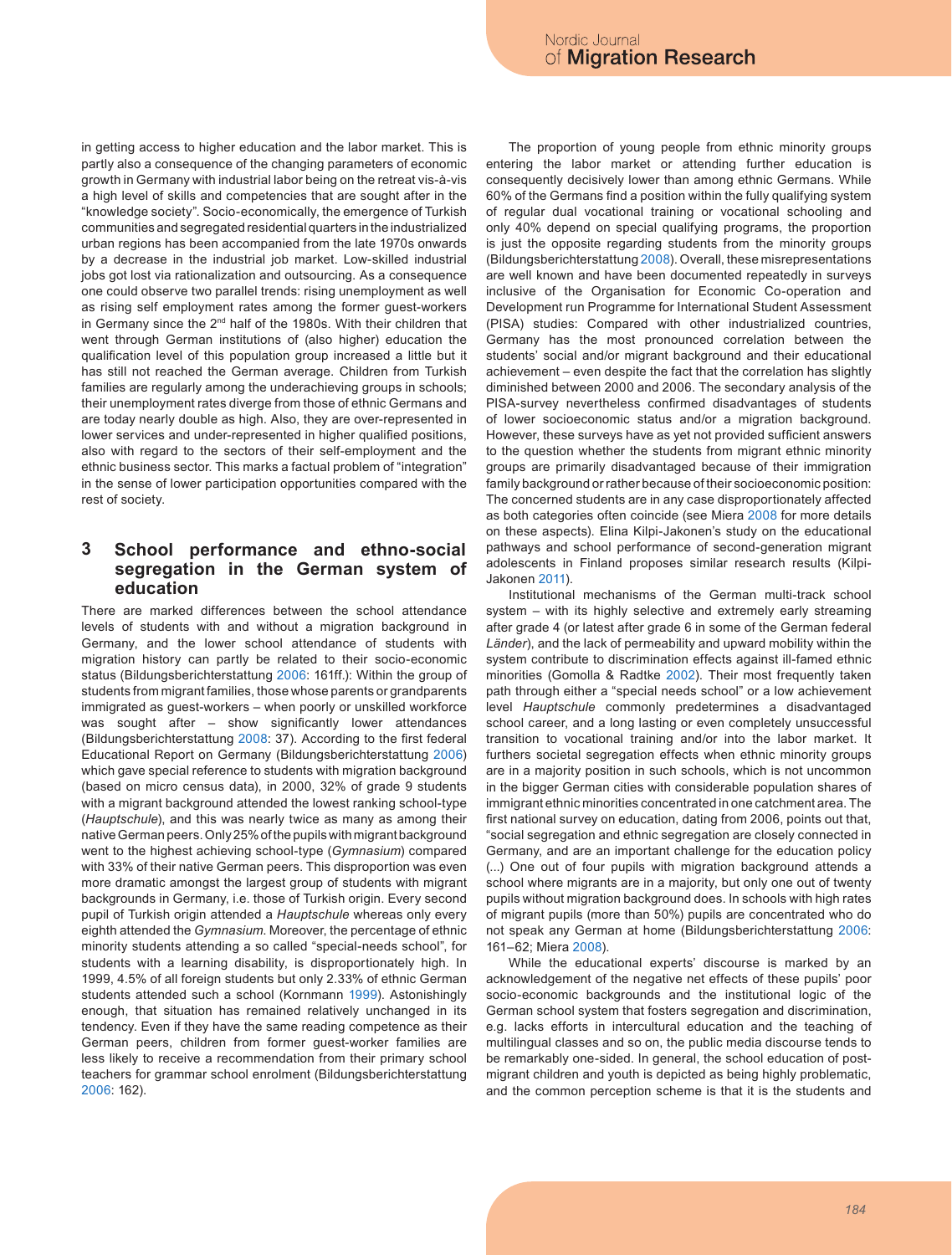their families who do not come up to "our" standards, routines and expectations. The situation is illustrated, for instance, by reports of classes being unmanageable because of high proportions of pupils with a different ethnic background, of deficiency in German language skills, lack of discipline and willingness to learn, and of heightened aggression levels. These pupils' "otherness" is often not only regarded as self-evident, but furthermore assessed to be the major source of problems in school: The "foreign pupils" appear as the representatives of a profound cultural difference of "oriental families" who raised their children according to a different agenda than Germans did, with resulting clashes over sources of authority, learning concepts, or behavior styles in school (Mannitz & Schiffauer [2004](#page-9-5)).

In the German public representation, the responsibility for the high rate of school failures of certain ethnic minority students is thus primarily ascribed to these students and their parents as being a culture specific problem, and attributed mostly to students of Turkish or Arabic origin – if not simply to Muslims (Spielhaus [2006](#page-9-6)). This perception scheme may remain dominant even if media make it an issue that an educated environment matters for schools success. It underlines the necessity of investing a kind of resources into the children's school careers which many of the concerned families do not offer. Their "otherness" is hence even confirmed in reports on poor living conditions, or illiteracy rates since these are hardly ever framed as being a general problem of disadvantaged families, beyond national or ethnic origin, but rather depicted as a lack of particular cultural capital, typical of the Muslim immigrants in the country (for more on this see our project country report on education, Miera [2008\)](#page-9-10).

This emphasis on cultural differences of Muslim minorities might be taken for an expression of the visibility which these immigrants have reached in urban agglomerations, especially in the studied districts of Berlin where their status in terms of the population figures, and particularly so in some school catchment areas, is no longer that of a minority in the true sense. Although this might be a factor, it does not do away with the fact that these children share many of the negative experiences and effects of their underprivileged living conditions with German peers from the same social strata. Insofar, the discursive structure of the public representation of ethnic minority members' "school failure" reflects characteristic features from the more general debate on the "lacking" or "failed integration" of the former guest-worker immigrants; and it is very often linked with the notion of an alleged incompatibility of Islam with German culture and conventions.

# **4 The EDUMIGROM research in Berlin: Focus and findings**

The EDUMIGROM research project entailed two components: a quantitative survey in secondary schools of different (ethnically diverse) cities, and a qualitative community study which looked into the local interactions between societal majority and minority members and their discourses in ethnographic detail. The anonymous surveys were based on a common questionnaire that we had developed altogether in the international project group. We asked for a wide range of family background information of the pupils (like number of persons/household, educational background of the enlarged family circle, socioeconomic self-perception, etc.) and for a number of personal judgements on the adolescents' experiences with schooling, with either discrimination or particular encouragement, for their biographical projections, sentiments of identification. The resulting data were processed with the help of correlation analyses firstly for the individual countries and, secondly with a focus set on selected items across the countries (Szalai [2011](#page-9-11)a; Szalai [2011b](#page-9-12)).

The results for the German country case are based on a quantitative survey which was conducted at 16 schools in three German cities (Berlin, Cologne and Leverkusen), and a qualitative fieldwork which was conducted in two districts of Berlin. All three cities are considerably shaped by immigration and immigrant minorities, though in different ways as a matter of their different immigration history, their different socioeconomic structure and their different size. In the schools we sampled for the survey, the students of grade 9 or 10 were focused on, and 1,110 of them filled out the student questionnaire completely or nearly completely.

The in-depth qualitative research for the German case was done in two of the typical immigrant districts of Berlin (Moabit and Kreuzberg). Berlin is among those agglomerations in Germany, which attracted many labor immigrants in the 1970s, and their socioethnic segregation and the existence of "parallel society institutions" has reached a fairly high level there. For this reason, the City of Berlin has taken on also a lead role in developing political strategies to counter segregation patterns in the state schools. This made Berlin particularly interesting. We wanted to know to what extent and in what sense the concerned pupils experience their school life as a problem, and how they assess the meaning of having hardly any relationship with native Germans for their identification and biographical orientations. Two secondary schools and their environments made up the sites of the qualitative community study in Berlin. The researchers carried out participant observations in and outside the classroom, they organized several focus group discussions and conducted semi-structured interviews with teachers, parents, pupils, social workers, and ethnic community representatives there.

## *4.1 Research sites and focus groups*

The neighborhoods where our ethnographic research took place are both classified for urban development and a special social work program by which the city administration is trying to improve the multi-problem dynamics of certain quarters in central Berlin. Schools, in particular those on the lower achievement level, play a crucial role in the downward processes which some of these quarters have experienced. Once the schools in these areas have a bad reputation as being "ghetto schools" of certain ethnic minorities, upwardly mobile or middle class families leave the neighborhood when their children come of schooling age, or after grade six when streaming takes place in Berlin at latest. This is not only true for the German middle classes, but "school shopping" is also practiced by the (slowly emerging) middle classes of the migrant population. To fight this flight phenomenon, the City of Berlin has just reformed the system of enrolment and closes two former school types from the traditional tripartite structure (*Hauptschule*, *Realschule*). Instead, a structure has been introduced with just two tracks from 2011 on. There will hence only be comprehensive secondary schools (*Integrierte Sekundarschule*), and grammar schools (*Gymnasium*) in the future. Maybe more importantly, up to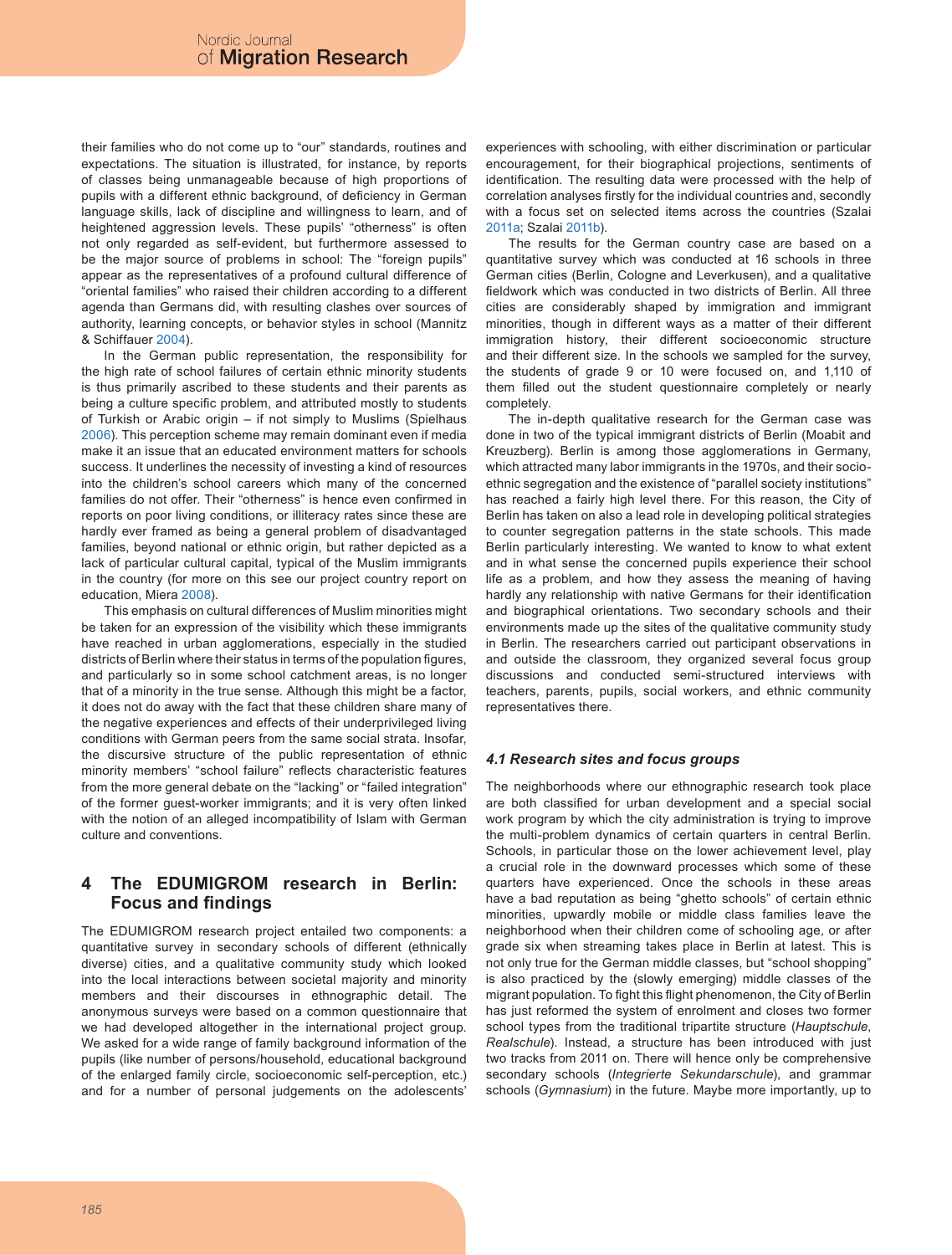one-third of the enrolments shall be decided by a lottery, meaning that the pupils or families opt for a school type but no longer for a particular school in their neighborhood. These are two of the topical policy measures against the social segregation patterns in schools (Senatsverwaltung [2011](#page-9-13)).

The more particular necessity of offering better assistance for inclusion to pupils from ethnic minority backgrounds in school education was addressed in another strategic paper of the City of Berlin, dating from 2006. However, this one does not tackle their problems from the perspective of segregation effects but is focused rather on the need to improve these pupils' lingual skills by way of special homework-assistance and similar target-group measures (Senatsverwaltung [2006](#page-9-14)). It is hence rather one of the examples for the tendency to look at minority member's deficits and not into the direction of the majority society's share in the patterns of segregation and discrimination.

In Berlin, one-third of all students speak a "non-German mothertongue". Turkish and Lebanese represent the two largest groups, and were therefore focused in our field research. They belong to those students whose performances are significantly lower than average. To get a differentiated picture of these two minority groups' experiences in school we conducted our investigations in two schools which represent – at the least officially – both ends of the educational ranking: one integrated comprehensive school (*Gesamtschule)* that could be regarded a typical school for students with this background (especially since most students enrolled there ranked on the low *Hauptschule* level with their examination results), and one grammar school (*Gymnasium*) to gain insight into the situation of more successful students with the same ethnic family background and find out about factors which made them more successful than their peers. In both the schools, the pupils from Turkish and Arabic speaking families make up approximately 80%. The chosen research sites are, of course, not representative in the meaning of quantitative research. They are peculiar schools with their own traditions, with particular staff consisting of particular individuals and – nowadays – with their distinct conceptual profiles. At the same time, however, they all continue to represent general relays between the state and the population, and they play their role in collective socialization. This principle relevance makes ultimately any school a social field of meaningful interactions – not irrespective of but rather inclusive of its particularities because the day-to-day social contestations for public classification play a key role in (re-) organizing social relations and in influencing identities (Bourdieu [1987\)](#page-8-14). This understanding of the meaning of social practice involves the necessity to direct attention to the small-scale social field and motivated the school ethnographic approach that we followed in the qualitative part of the EDUMIGROM research.

## *4.2 Impact of the learning atmosphere*

In comparison of the two school environments that we studied. the differences in learning atmosphere were most striking. And accordingly, in interviews with pupils we found that it depends to an enormous extent on the supportive or else discriminating atmosphere whether school is experienced as a positive part of life and encourages young people to develop ambitious aspirations for their adult future, even if their family backgrounds do not provide an ideal environment for that. Related effects were clearly observable in the two schools (Strassburger, Ucan & Mannitz [2010\)](#page-9-15).

In the case of the comprehensive *Gesamtschule,* very few students gave an example of supportive, motivated and friendly teachers whereas students in the *Gymnasium* generally were confident that most teachers were "good". As a matter of fact, in the comprehensive school type some teachers tried to "tame" the class to ensure an atmosphere for learning, while others simply did not interact with the students or constantly blamed them for several aspects, be it with or without reason. In the *Gymnasium* the general atmosphere was open, respectful and friendly. Teachers were motivating the students with positive responses to their ideas and suggestions. This difference in attitude applied as well to the relationship with the parents. All in all, teachers in the lower profile *Gesamtschule* did not regard the parents of their ethnic minority students as partners in solving education problems but as an important *cause* of these problems. These teachers felt to be blamed in public (e.g., in the form of the negative media coverage in the wake of the PISA-studies) for any failures of the family. "We can't make up for their mistakes" was the message given in many variations. The educational level of the parents there was rather low, so that these were hardly able to influence their children's academic career in a positive direction. This was also conceded by the students themselves. Yet, most of them stressed that their parents were interested in their school success. The problem was that they only told their kids to study hard but had actually no further idea about what was needed for school success. Although the teachers there were well aware of the underprivileged situations their pupils lived in, they mostly saw it as a burden which made their job too exhausting, and responded to it by reducing their standards. Language problems and other difficulties were blamed on the (wrong) input from the side of the families. In sum this created an atmosphere where the adolescents unmistakeably felt that their "other" origins were not appreciated at all.

The teaching staff in the *Gymnasium* tended to draw different conclusions from their evaluations of the pupils' family situations. They rather acknowledged the success of many students with Turkish or Arabic background because they were well aware that most families were unable to support the kids in learning and thus saw it even more as the school's charge. Compared with the *Gesamtschule* the educational level of the parents was also slightly higher. A few parents had attended high schools themselves, and in the extended families there were usually some single members (uncles, aunts, or cousins) with an academic background who served as a reference point or role model for the pupils. Even if this means only a tiny difference in the cultural capital of a family, it seemed to raise the support and motivation for education because the adolescents knew examples which proved that school entailed real opportunities. Other parents in the *Gymnasium* who lacked a comparable background themselves were convinced strongly that their children had a chance to succeed and put much effort into supporting them either emotionally, or materially (homework lessons). All of these students in the *Gymnasium* had been familiar with the projection of an educational career from childhood. Most of them had been successful in primary school and were advised to attend a *Gymnasium* track. In some cases the parents had also opposed the primary teachers' advice and send their children to the higher achievement level school because they were convinced of their children's abilities. This interplay of active and education conscious parents and committed teachers made the hugest difference here in comparison to the negative atmosphere in the *Gesamtschule*.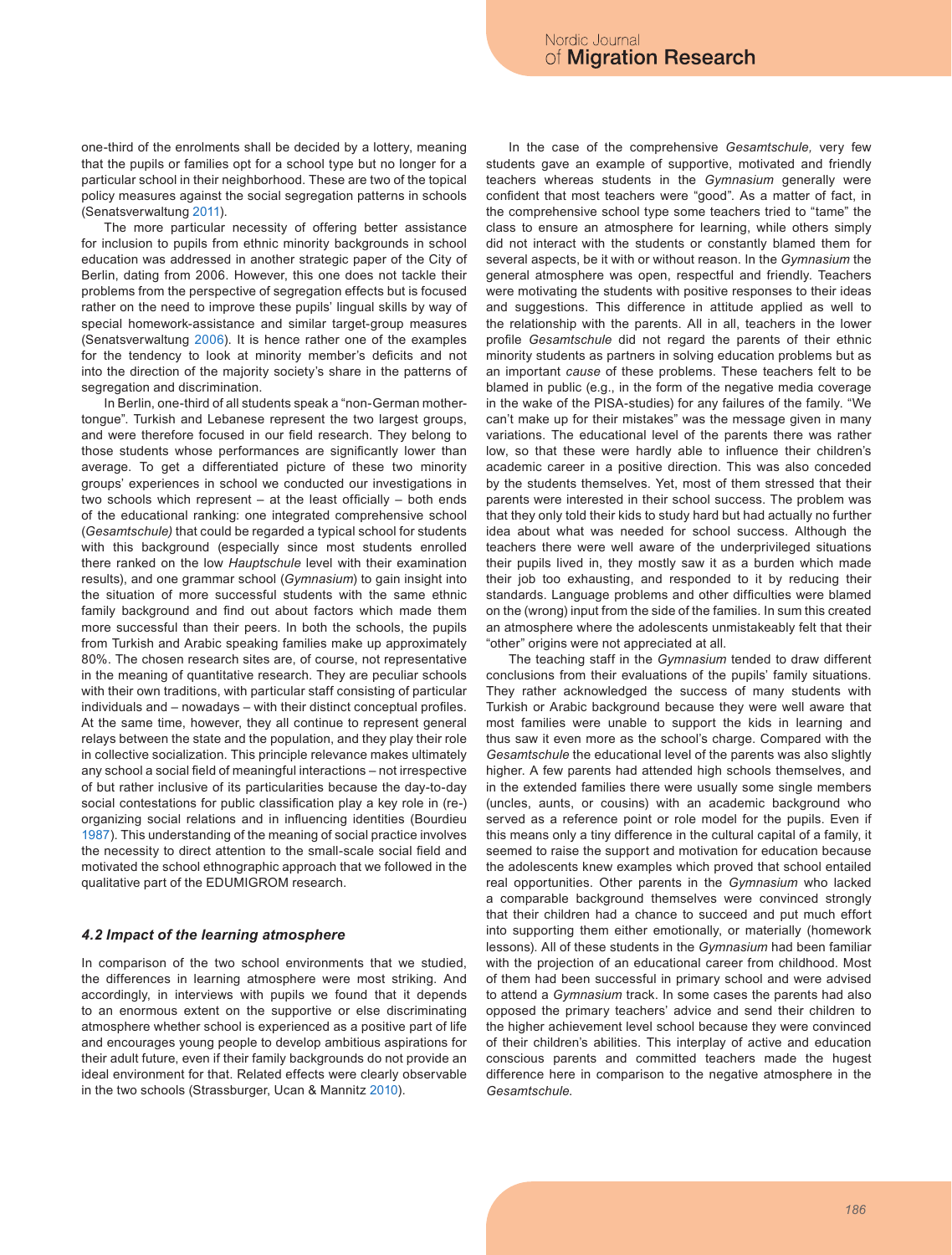## *4.3 Images of Cultural Difference and Effects of "Othering"*

Schools, classes and neighborhoods of the focus groups are spaces where the probabilities to enter inter-ethnic relationship with German4 peers are rather limited because of the factual residential segregation. However, the separation along the Muslim minorities versus German majority boundary is further aggravated by the different conditions under which teenage lifestyles are supposed to unfold.

The teenagers' leisure activities differ – at least in their own perception, or else in the anticipation of what discrepancies might occur. Crucial issues that came up in our interviews were (1) the question if evenings are spent within or outside family circles,<sup>5</sup> (2) the different locations to meet peers (with or without an opportunity to consume alcohol), and (3) different gender compositions of friendship-groups (mixed-gender vs. gender-separated groups). Interestingly enough, most problem potentials are, however, not at all experienced personally but avoided right from the start in anticipation of negative experiences. The students of Turkish, Arab or other Muslim background whom we talked to, who live in a community with many peers of similar backgrounds, judged it to be easiest to make friends "among themselves". Many expressed the feeling that they understand each other without any words and *expect* this to be very different with German peers that they know – to limited extents – from school. They are not tempted to get into closer contact because there is no "added value" attributed to having closer contacts with Germans while it is a regular estimation that a lot of difficulties *might* occur. From the beginning of adolescence, meaning practically with the end of primary school, these imagined differences seem to gain importance and the resulting separation effects increase.

It became clear in the personal interviews that we conducted that past experiences of being "othered" in the school environment discouraged the Turkish and Arab students from approaching their German schoolmates unless necessary. They all knew (and hence also expected this to govern possible interactions) the need to explain themselves in many aspects that German peers are not (thought to be) familiar with. It would be even more annoying if their German counterpart was not really interested in understanding anything about "the other" but was already convinced to know better. This experience seemed to be part of everyday life of the minority members. One controversial subject is the freedom of choice in the realm of partnership and sexuality. Students of Muslim background who subscribe to norms of premarital sexual abstinence described the situation as being perceived by the German majority as representing outdated attitudes or family oppression. For example, several Muslim girls explained that they felt discrimination because of their headscarf. Some explained that they felt bothered by discussions in school lessons about arranged or forced marriages and family life in Islam even if these had occurred only rarely in their school life. The strong impact and the lasting feelings of discrimination seem to be due to the fact that in these cases that caused them bad memories, the teachers had presented complex issues in such a way that the Muslim students felt put under pressure and under observation. They had got the impression that the teachers' intention was not to resolve negative stereotypes about Islam, or open a real dialogue in class but to make them subscribe to (likewise stereotyped) majority views. As they did not want to justify themselves all the time, they preferred to spend time with peers who share similar conditions.

Whenever we heard that it would be better if there were more Germans in the school, the argument was purely pragmatic, either that it helped to become fluent in German, or that it would improve the image of their school. In the same vein, however, some students argued expressively that it was better to attend a school where minorities are in majority because this offers a kind of protection against everyday discrimination. However odd this may sound, it does not only confirm my own previous research results (Mannitz [2001](#page-9-16); Mannitz [2005b](#page-9-17)). What is more, we found this positive assessment of segregation to be a rationale of behavior in other country cases of the EDUMIGROM research as well (see Feischmidt *et al.* [2010](#page-8-15) on the "island culture" phenomenon). Also, these research results correspond to recent findings on the ways in which identities are contested among pupils in complementary schools in Britain where language becomes a crucial resource for identity performances (Blackledge & Creese [2008](#page-8-16)).

## *4.4 Identifications and aspirations*

One important empirical question was how the pupils from ethnic minorities delineate group boundaries, and how their own group categories, as expressions of identity, refer to the wider context of societal classifications. How do they ultimately perceive their own status in respect of their recognition and future participation in German society? In short, in this regard the conceptual divide between Germans and "others" ruled out cross-cutting experiences. This whole complex showed to be related with two dimensions: (1) Family solidarity was seen by many as being an outstanding positive trait of their own circles, and as something "the Germans" were lacking; (2) constructions of "us" and "them" were used in resistance towards discrimination and exclusion experiences. These two reflections of the experienced categorical exclusion reconfirmed the dominant discourse and boundary drawing on their own level, along collective lines of the "other" culture, Muslim belief, and ethnic origin.

Solidarity with the family became an issue in many different contexts. The need for ethnic minority pupils to close ranks with their parents by stressing how much they agreed with them, and that their own respect of certain norms was completely deliberate may be interpreted as a reaction to the mainstream discourse about "backward immigrants" and Islam as a repressive force. Our interviewees were well aware that most Germans regard chastity norms, the covering of the hair, or marriage at an early age as signs of an outdated lifestyle, or of family oppression. In their schools students are frequently faced with discussions about these issues, and they encounter their teachers' or German classmates' negative perceptions of their families and religion in this context. In reverse, many adolescents from the ethnic minorities expected solidarity only within their "own circles". Constructing "we-group" and "theygroup" in such a way that the content of discrimination is reversed is an important component of identity building for minorities. Some students used this strategy and extended the 'we-group' to all Muslims in Germany and sometimes even to non-Muslim immigrant minorities who were described as sharing similar cultural norms. In our sample, we observed this strategy more often in the Arab than in the Turkish group which might indicate that it is more convenient for smaller communities to represent themselves as parts of larger communities.

Irrespective of variations in formulating their own identity, there was a complete absence of identifications as being Germans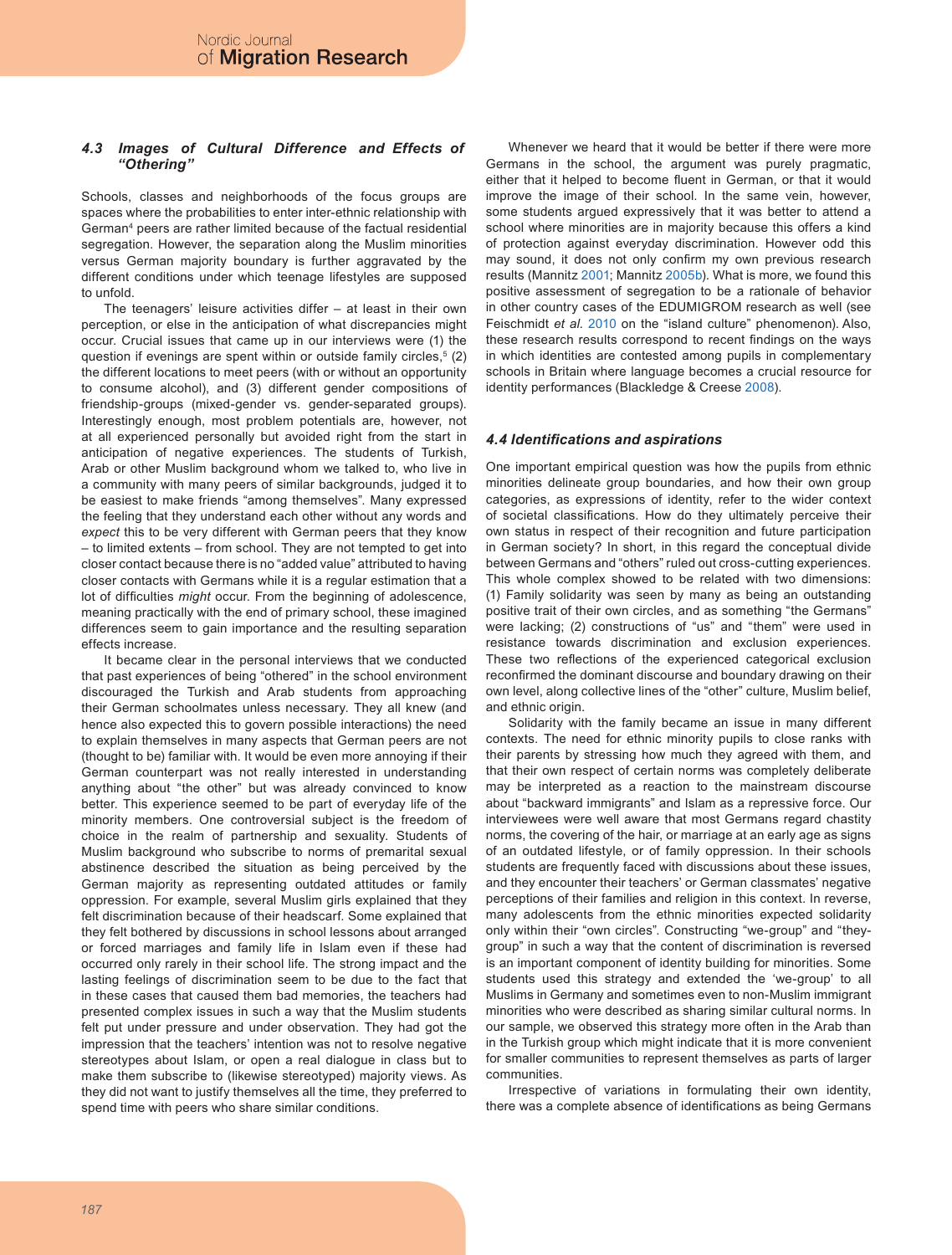although almost all students in our sample were German citizens. They, nevertheless, told us that it would be impossible to identify oneself as German: "Look at my hair, look at my skin! How could I be a German? On top of that, we are Muslims!" is the kind of answer they gave. Some students argued also that the "real Germans" would never accept them as being alike. Formally, German citizenship constructs the equality of individuals before the state, but German nationality is at the same time interwoven with notions of family origin in a cultural community – the concept of the *Kulturnation*. Everyday discourses regarding the recognition of entitlement to such membership might still refer to the particularly colored concept of the nation and make the "integration" that is expected to be performed by the immigrants unfeasible. Sure, legislative changes in 2000 have made it easier for foreign residents and especially for their German-born children to acquire German citizenship, and on the whole, attempts to actually develop an integration policy have been made since then as well. However, the ethnicized conceptualization of "real Germans" does not seem to have changed so far; at least not in those parts of society where the question of how to accommodate diversity is raised on an everyday basis and under strained living conditions.

According to the students and parents whom we interviewed in Berlin, Muslim identities are still treated as being alien in their daily interactions with "real Germans", and therefore also in these minorities' own conflictive perceptions of belonging. What we encountered in our interviews with students and parents on the one hand, and with teachers and other school staff on the other is, in short, that Muslim lifestyles are not accepted (students' and parents' perception) or do not fit (teachers' judgement) in German society. As states James Angelos, "in public discourse, integration is often spoken of solely as an immigrant's duty" [\(2011](#page-8-17)). Yet it remains open into what they should integrate as long as the majority identity is defined "not by what you are but by what you are not" – namely Turkish by descent, or a Muslim (ibid.).

# **5 Conclusions**

The EDUMIGROM findings from the German case study have shown (once again) how important a principally supportive atmosphere is for the positive development of minority ethnic students in schools. For adolescents from these minorities, the most important actors of "othering" (or else equal treatment) are teachers or other adults working in the school environment. Due to the existing high degree of ethnic segregation in the studied districts, the school is *the* site where students interact with members of the majority population most regularly, and school activities absorb much of their time. This holds true as long as students attend lessons; the notoriously low attendance rates of certain pupils may, however, improve also if they feel to be accepted and supported. The influence of German teachers' behavior on the impressions their pupils get from German society is therefore much higher than in catchment areas where pupils are in constant interaction with all sorts of population groups, inclusive of more autochthonous Germans, and where they may also qualify individual teachers' or classmates' performances. This impact needs to be recognized in particular in school catchment areas where young people have otherwise little contact with wider society; and should be used as an opportunity to dissolve stereotypical perceptions.

Within the general debate of school reform and the performance of ethnic minority kids in the German system, the agency of the majority population has remained under-reflected. In public representations of "failed integration" and poor education performances, the immigrant population is often blamed for staying among themselves although other people's flight movements have at the least contributed to create the situation. Since the interrelatedness of ethnic inequalities and dependency on welfare is one of the notorious markers of underprivileged school districts, the most common suggestion for these urban areas is to improve the infrastructure, encourage minority members' civic participation and local networking. Policy programs attribute to schools the role of "integration centres". The schools are expected to offer particular services in order to stop or even reverse local segregation effects. Typical strategies are the reduction of class sizes, an increase of the numbers of teachers, co-teaching by two teachers in one class (in some cases also for bilingual teaching), whole-day schooling with qualified homework supervision, and the implementation of intercultural pedagogy. The City of Berlin has become a pioneer in trying to fight the segregation with the help of lottery enrolments and the systematic introduction of comprehensive secondary schools, but it is too early to assess these rather new measures. One might expect that new practices of distinction will develop to circumvent the "forced" mixing because established middle class as well as upwardly mobile oriented families devote special attention to their children's school choice and avoid schools with a high rate of minority ethnic pupils from poor socioeconomic environments.

The existing segregation is assessed to be the "better option" by many minority youths who fear to be exposed to even more discrimination if there were more people from the majority population around. Such a withdrawal into supposedly cozy corners of society where "own folk" shapes a majority and where one may experience the recognition which is otherwise missing in society is a reason for concern. It shows *inter alia* that discriminatory attitudes and behavior in schools have not been tackled sufficiently as a condition for successful integration processes. The form, the contents and the consequences of the relationships between so called "real Germans" and ethnic minority youths depend in parts on the perceptions of each other, but not less on the actual social interaction which may conform to, or else falsify collective imagery. We have seen in different phases of our research that the alleged "otherness" is not experienced continuously. It is even irrelevant in many day-to-day situations which do not, however, mean that it is irrelevant for the (re-)production of images of the self and the "other"; nor in terms of the existing structural inequalities.

It is of eminent interest for Germany to better assist the ethnic minority youth's societal inclusion by way of state education: because of the conflict potential inherent to ethnic patterns of resource distribution, because of the necessity to have as many people who are qualified as good as possible to be employed and contribute to the welfare system of an ageing society, and because of the minority's equal basic rights to enjoy assistance for their participation in the political, social, and economical life. Since education has remained to be a domain of the German federal *Länder*, a systematic reform of the country's school system would imply the need to find a common solution; and is hardly to be expected in the near future. In Berlin, current school reform acts do aim at improving individual pupils' achievements, increasing the autonomy of individual schools and introducing whole-day schools as well as more pre-school facilities such as nursery schools free of charge. However, not only the majority of policy makers across Germany refuse to abolish the multi-track school system and its early streaming which have repeatedly been rated to be most detrimental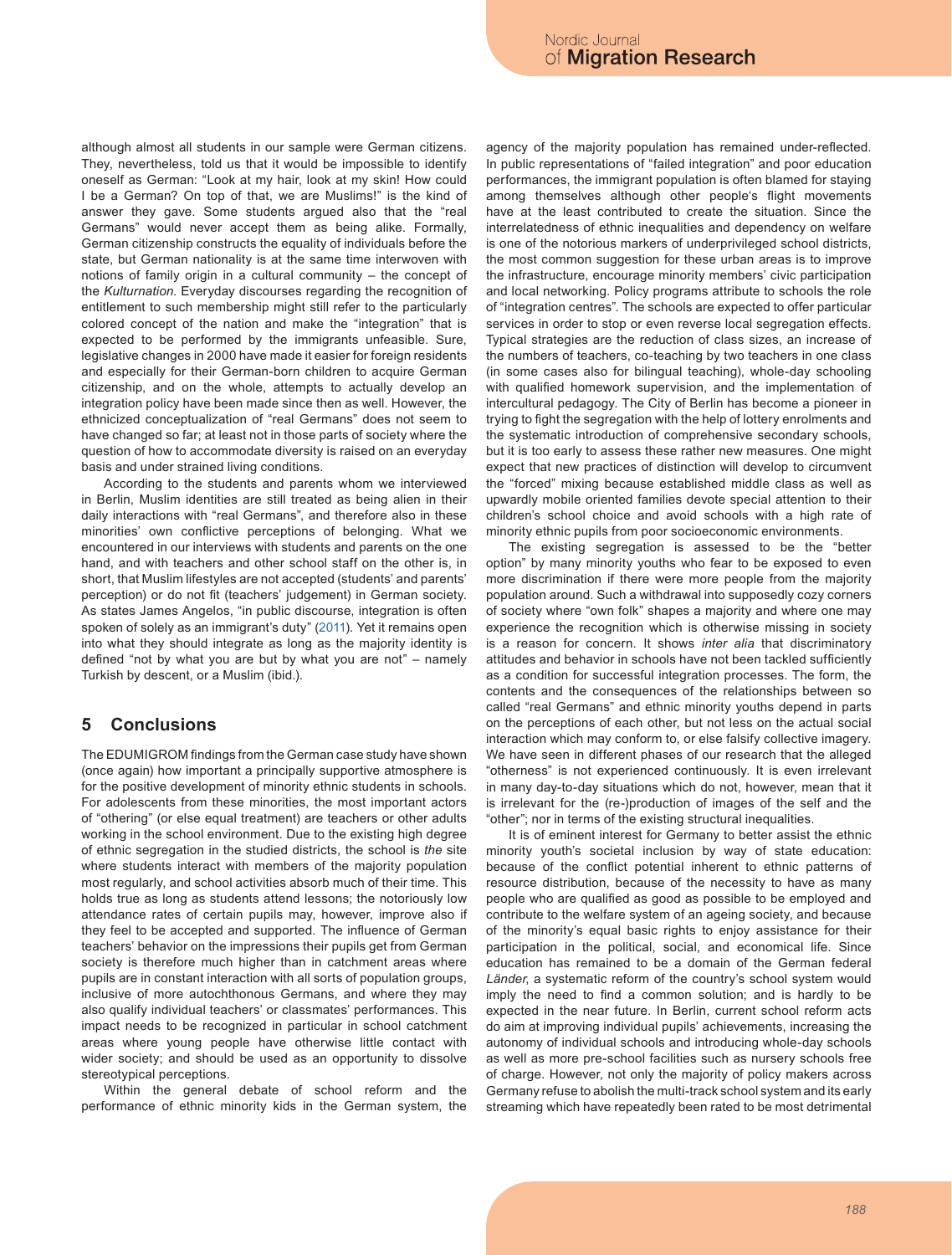for underprivileged groups; also those privileged families who oppose any such reforms because they fear for the loss of their own children's relative advantages<sup>6</sup> reveal an existing integration unwillingness on the side of the German majority population.

There is still a long way to an understanding of integration as a "two-way" process, as Modood put it [\(2007](#page-9-18)a) and not only in Germany (Joppke & Morawska [2003;](#page-8-18) Szalai [2011](#page-9-11)a; Szalai [2011b](#page-9-12)). For the moment being, the divisive hegemonic discourse continues to breed feelings of alienation among many people of "other" ethnic backgrounds, and to the detriment of both the minorities and the majority population groups. The school system is of paramount importance for the solution of these problems because education and language proficiency are crucial in determining the chances to participate in the economy and in the argument over defining the contents of the collective good (Morales & Giugni [2011\)](#page-9-19). To facilitate such a qualification, being able to cope with dilemmas of belonging, with contested meanings, or ascribed vis-à-vis selfdefined interests is a crucial competence for both ethnic majority and minority members in an open society: "The idea that there has to be a schedule of 'non-negotiable' value statements to which every citizen is expected to sign up is not in the spirit of an open, plural citizenship. National identity should be woven in debate and discussion, not reduced to a list. For central to it is a citizenship and the right of all, especially previously marginalized or newly admitted groups, to make a claim on the national identity" (Modood [2007b](#page-9-20)). The recognition claims of minority groups, be they religious, cultural, ethnic, or whatever else, will continue to contest and challenge established concepts. It will thus be increasingly important to develop capabilities regarding conflict resolution strategies, and school is the place to start with this.

# **Acknowledgment**

I would like to thank the anonymous reviewer for her/his constructive comments.

**Sabine Mannitz**, social anthropologist and political scientist by training, is head of a research group in the Peace Research Institute Frankfurt. Her research interests include diversity management policies and integration of immigrants, institutional socialization processes and, more recently, cultures and conceptualizations of security. Her publications include a longitudinal study of the integration practices among adolescents from immigrant families in Berlin (in German) and several articles on immigration and incorporation in English: *Die verkannte Integration*, Bielefeld 2006 (transcript); Pupils' Negotiations of Cultural Differences: Identity Management and Discursive Assimilation, in: Baumann, G./Vertovec, S. (eds), *Multiculturalism: Critical Concepts in Sociology*, London 2010 (Routledge).

# **Notes**

The EDUMIGROM research project was funded by the European Union for 36 months in the 7th Research Framework Programme, and was co-ordinated by the Center for Policy Studies of the Central European University in Budapest as a collaborative work. Team members and empirical studies came from institutions in nine countries – among them the Peace Research Institute Frankfurt, where I directed the 1.

German case. Detailed information on the research project and the available publications can be obtained from http:// www.edumigrom.eu. My article synthesizes findings from the German case study and draws foremost on the research reports that were compiled for the comparative study and on the community study report (Miera [2008](#page-9-10); Ohliger [2008](#page-9-4); Strassburger, Ucan & Mannitz [2010\)](#page-9-15). Across the countries, the project entailed a huge quantitative survey in secondary schools and qualitative ethnographic research in selected schools. The methodological background information for the German case can be found at the beginning of the empirical section of this article.

Until very recently official statistics in Germany followed the classification of German citizens versus non-German citizens ("foreigners"). Thus, the public discourse about and the statistical labelling of immigrants was dominated by the discourse about "foreigners" (*Ausländer*). Yet, this category included people who were actually born and socialized in Germany (as the so called "second" and even "third generation of immigrants"), while it excluded millions of persons who had arrived in the country as ethnic Germans from Central and Eastern Europe since 1950 and had enjoyed the privilege of immediate naturalization upon immigration. Only within the last years this situation has been controversially discussed, and as one effect a terminology emerged that was originally intended to be more encompassing, the "persons with migrant background" or "persons of immigrant origin". The newly created category includes immigrated foreigners, foreigners born in Germany, naturalized foreigners, and ethnic German immigrants who receive a German passport upon their immigration. As an effect of the redefinition which entered also the 2005 micro census data collection, the relevant group under consideration for questions of immigration and integration roughly doubled from 7.3 million "foreigners" to 15.3 million "people of immigrant origin" (Ohliger [2008\)](#page-9-4). However, in everyday social practice, only those people are addressed as having an immigrant background who are perceived as being "others". What is more, the new terminology also leads to a longer lasting construction of otherness: Even people who are born in Germany today as German citizens become categorized as being "of migrant background" if their grandparents immigrated the country. 2.

Irrespective of the consolidation of the former guestworkers' stay, the official political creed remained that one should not regard the Federal Republic of Germany (FRG) as immigration country. The fact was managed on a daily basis that a considerable number of foreigners was part of the population, but the German state, particularly under the conservative government that held office throughout the 1980s until 1998, showed no willingness to aim at the longterm recognition of the labor immigrants as fellow residents. Thus, a divide developed over time between the societal reality of immigration and the official political (non-)recognition (Bade [2000:](#page-8-19) 336–338). In the past fifteen years this has changed. The fact that immigration is going be a lasting phenomenon has become officially recognized, and a series of governmental activities has been launched to bring the challenges of integration to the fore. Also, the political public has been discussing the extent to which Germany needs immigration, and the steering process that should regulate it. Nevertheless, the established perception scheme has not yet been dismantled of seeing immigrants, or nowadays Germans 3.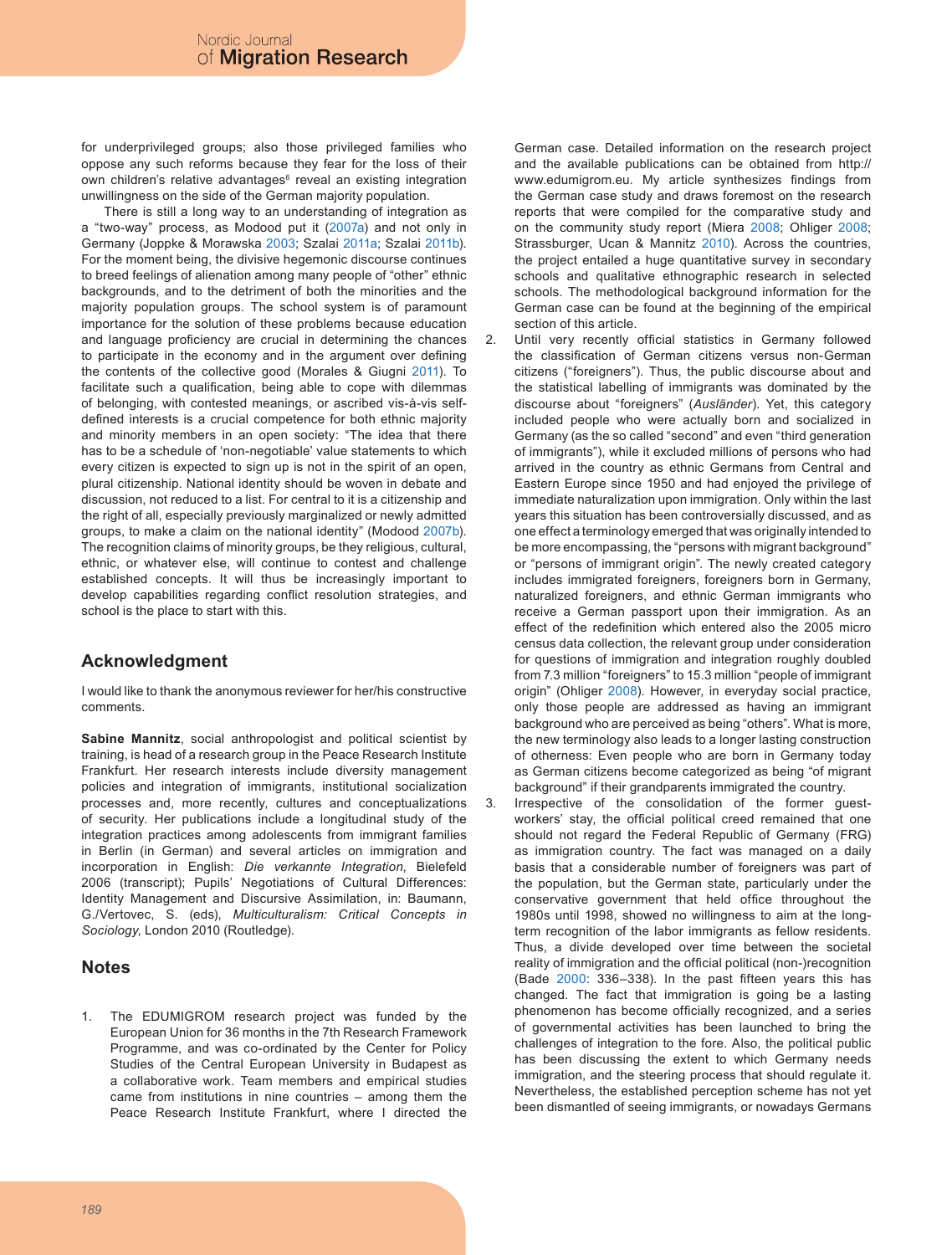"with immigrant background" as representatives of a cultural "otherness". Such differences, whether construed or not, were not made an issue as long as the "guest workers'" remigrations were expected. They have come to be assessed by many commentators as an obstacle to the integration process since it has become clear that these "others" will be staying in the country, and that they will be enjoying citizenship rights to a growing extent.

- Meanwhile, many of the minority ethnic adolescents hold German citizenship, but hardly any of them feel to be included in the category of "the Germans" and uses the term for him- or herself. The everyday classificatory terminology distinguishes between Germans (in an ethno-national sense) and either "foreigners", or "Turks", "Arabs", and so on. I use the term in the same way here, quoting the vernacular. 4.
- The stress on evening activities is striking when considering that so many of these teenagers actually do share places and engage in the same practices in the afternoons, i.e. they spend hours with strolling through shopping malls, or with "chilling" either at home or in the open. The fact that this sameness in everyday habits does not even come to their minds illustrates very well the power of the imagined differences. 5.
- This was the case in Hamburg in 2010. The City Council had agreed (in a consensus across the political parties!) on a school system reform that included an extended duration of primary school teaching. Streaming was planned to take place after grade 6 only in order to fight the known negative effects of earlier selection (after grade 4 when pupils are 10 years old). An initiative of (fairly well established) parents stopped this part of the reform with the help of a plebiscite. 6.

## **References**

- <span id="page-8-17"></span>*Angelos, J 2011, 'What integration means for Germany's guest workers', in Foreign affairs October 28, 2011. Available*
- *from: <http://www.foreignaffairs.com/features/letters-from/ what-integration-means-for-germanysguest-workers>. Last accessed 14 March 2012.*
- <span id="page-8-19"></span>*Bade, K 2000, Europa in Bewegung, C.H. Beck, München.*
- <span id="page-8-9"></span>*Bildungsberichterstattung 2006, Bildung in Deutschland. Ein indikatorengestützter Bericht mit einer Analyse zu Bildung und Migration, Bertelsmann, Bielefeld. Available from: <http://www. bildungsbericht.de/daten/gesamtbericht.pdf>. Last accessed 18 October 2011.*
- <span id="page-8-10"></span>*Bildungsberichterstattung 2008, Bildung in Deutschland. Ein indikatorengestützter Bericht mit einer Analyse zu Übergängen im Anschluss an den Sekundarbereich I, Bertelsmann, Bielefeld. Available from: <http://www.bildungsbericht.de/ daten2008/bb\_2008.pdf>. Last accessed 19 October 2010.*
- <span id="page-8-16"></span>*Blackledge, A & Creese, A 2008, 'Contesting 'Language' as 'Heritage': negotiation of identities in late modernity', Applied Linguistics, vol. 29, no. 4, pp. 533–554.*
- <span id="page-8-14"></span>*Bourdieu, P 1987, Die feinen Unterschiede, Suhrkamp, Frankfurt/ Main.*
- <span id="page-8-15"></span>*Feischmidt, M, Law, I, Mannitz, S, Strassburger, G & Swann, S 2010, 'The Experiences and consequences of 'Othering'', in Being visibly different: experiences of second-generation migrant and Roma youths at school. A comparative study of communities in nine member-states of the European union, ed. J Szalai, EDUMIGROM Comparative Papers, Budapest.*
- <span id="page-8-13"></span>*Gomolla, M & Radtke, FO 2002, Institutionelle Diskriminierung. Die Herstellung ethnischer Differenz in der Schule, Leske & Budrich, Opladen.*
- <span id="page-8-1"></span>*Hafez, K 1999, 'Antisemitismus, Philosemitismus und Islamfeindlichkeit: Ein Vergleich ethnisch-religiöser Medienbilder', in Medien und multikulturelle Gesellschaft, eds C Butterwegge, G Hentges & F Sarigöz, Leske & Budrich, Opladen.*
- <span id="page-8-2"></span>*Heitmeyer, W 2002, 'Gruppenbezogene Menschenfeindlichkeit. Die theoretische Konzeption und erste empirische Ergebnisse', in Deutsche Zustände 1, ed. W Heitmeyer, Suhrkamp, Frankfurt/ Main.*
- <span id="page-8-3"></span>*Heitmeyer, W (ed.) 2003, Deutsche Zustände 2, Suhrkamp, Frankfurt/Main.*
- <span id="page-8-4"></span>*Heitmeyer, W (ed.) 2005, Deutsche Zustände 3, Suhrkamp, Frankfurt/Main.*
- <span id="page-8-5"></span>*Heitmeyer, W (ed.) 2006a, Deutsche Zustände 4, Suhrkamp, Frankfurt/Main.*
- <span id="page-8-6"></span>*Heitmeyer, W 2006b, 'Gruppenbezogene Menschenfeindlichkeit. Gesellschaftliche Zustände und Reaktionen in der Bevölkerung aus 2002 bis 2005', in Deutsche Zustände 4, ed. W Heitmeyer, Suhrkamp, Frankfurt/Main.*
- <span id="page-8-7"></span>*Heitmeyer, W (ed.) 2007a, Deutsche Zustände 5, Suhrkamp, Frankfurt/Main.*
- <span id="page-8-8"></span>*Heitmeyer, W 2007b, 'Gruppenbezogene Menschenfeindlichkeit. Ein normaler Dauerzustand?', in Deutsche Zustände 5, ed. W Heitmeyer, Suhrkamp, Frankfurt/Main.*
- <span id="page-8-18"></span>*Joppke, C & Morawska, E 2003, 'Integrating immigrants in liberal nation-states', in Toward assimilation and citizenship: immigrants in liberal nation-states, ed. C Joppke, E Morawska, Palgrave Macmillan, Houndmills Basingstoke.*
- <span id="page-8-12"></span>*Kilpi-Jakonen, E 2011, 'Continuation to upper secondary education in Finland: children of immigrants and the majority compared', Acta Sociologica vol. 54, no. 1, pp. 77–106, Available from: <http://www.dx.doi.org/10.1177/0001699310392604>. Last accessed 20 March 2012.*
- <span id="page-8-0"></span>*Kölner Stadtanzeiger 2010: Merkel hält Multikulti für gescheitert. Available from: <http://www.ksta.de/html/ artikel/1287045499164.shtml>. Last accessed 18 October 2011.*
- <span id="page-8-11"></span>*Kornmann, R 1999, 'Die Überrepräsentation ausländischer Kinder und Jugendlicher in Sonderschulen mit dem Schwerpunkt Lernen', in Schieflagen im Bildungssystem: Die Benachteiligung*